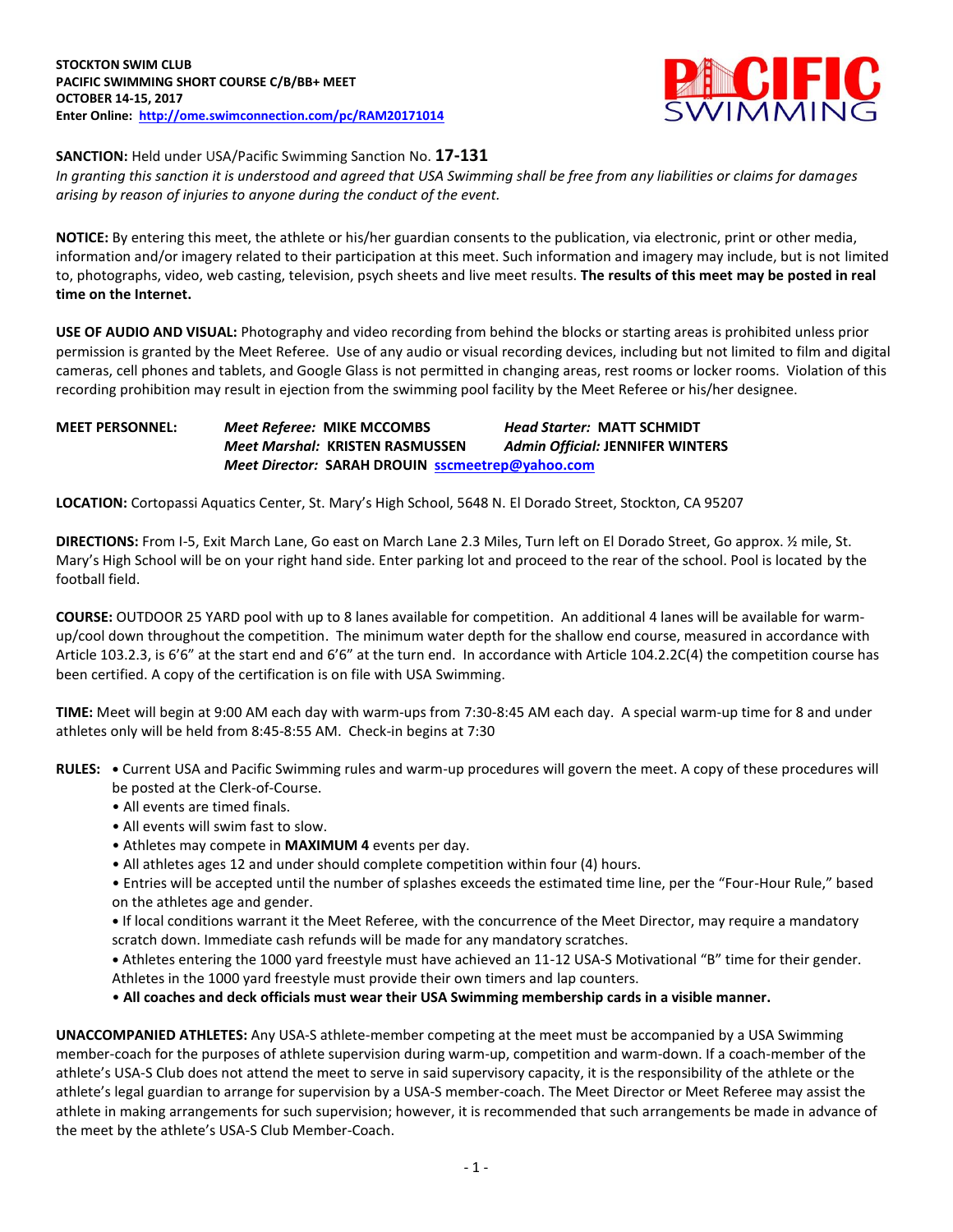**RACING STARTS:** Athletes must be certified by a USA-S member-coach as being proficient in performing a racing start, or must start the race in the water. It is the responsibility of the athlete or the athlete's legal guardian to ensure compliance with this requirement.

**RESTRICTIONS:** • Smoking and the use of other tobacco products is prohibited on the pool deck, in the locker rooms, in spectator

seating, on standing areas and in all areas used by athletes, during the meet and during warm-up periods.

- Sale and use of alcoholic beverages is prohibited in all areas of the meet venue.
- No glass containers are allowed in the meet venue.
- No propane heater is permitted except for snack bar/meet operations.
- All shelters must be properly secured.
- Changing into or out of swimsuits other than in locker rooms or other designated areas is prohibited.

• Destructive devices, to include but not limited to, explosive devices and equipment, firearms (open or concealed), blades, knives, mace, stun guns and blunt objects are strictly prohibited in the swimming facility and its surrounding areas. If observed, the Meet Referee or his/her designee may ask that these devices be stored safely away from the public or removed from the facility. Noncompliance may result in the reporting to law enforcement authorities and ejection from the facility. Law enforcement officers (LEO) are exempt per applicable laws.

 Operation of a drone, or any other flying apparatus, is prohibited over the venue (pools, athlete/coach areas, spectator areas and open ceiling locker rooms) any time athletes, coaches, officials and/or spectators are present.

#### • **No dogs or other animals on the pool deck.**

**•** Only coaches' tents may be set up on the pool deck.

**ELIGIBILITY:** • Athletes must be current members of USA-S and enter their name and registration number on the meet entry card as they are shown on their Registration Card. If this is not done, it may be difficult to match the athlete with the registration and times database. The meet host will check all athlete registrations against the SWIMS database and if not found to be registered, the Meet Director shall accept the registration at the meet (a \$10 surcharge will be added to the regular registration fee). Duplicate registrations will be refunded by mail.

• Athletes in the "BB" Division must have met at least USA Swimming Motivational "BB" minimum time standard. Athletes in the "B" Division must have met at least the listed "B" minimum time standard. All entry times slower than the listed "B" time standard will be in the "C" Division. For 8 & Under Athletes, the applicable Pacific (PC) "A" and "B" standards will be used.

- Entries with **"NO TIME" will be REJECTED**.
- Entry times submitted for this meet will be checked against a computer database and may be changed in accordance with Pacific Swimming Entry Time Verification Procedures.
- Disabled athletes are welcome to attend this meet and should contact the Meet Director or Meet Referee regarding any special accommodations on entry times and seeding per Pacific Swimming policy.
- Athletes 19 years of age and over may compete in the meet for time only, no awards. Such athletes must have met standards for the 17-18 age group.
- The athlete's age will be the age of the athlete on the first day of the meet.

**ENTRY PRIORITY:** Meet entries will not be accepted any earlier than September 9, 2017. Entries from members of "year round" Zone 2 clubs and clubs within the Sierra Nevada LSC, postmarked or entered online by 11:59 p.m. September 16, 2017 will be given 1st priority acceptance. Entries from members of all Zone 2 clubs (year round and seasonal) postmarked or entered online between 12:00 a.m. September 17, 2017 and 11:59 p.m. September 25, 2017 will be given 2nd priority acceptance. All entries from Zone 2, all other Pacific LSC Zones and other LSC's, either postmarked entered online or hand delivered by the entry deadline will be considered in the order that they were received.

**ENTRY FEES:** \$4.00 per event plus an \$8.00 participation fee per athlete. Entries will be rejected if payment is not sent at time of request. No refunds will be made, except mandatory scratch downs.

**ONLINE ENTRIES:** To enter online go to **<http://ome.swimconnection.com/pc/RAM20171014>** to receive an immediate entry confirmation. This method requires payment by credit card. Swim Connection, LLC charges a processing fee for this service, equal to \$1 per athlete plus 5% of the total Entry Fees. Please note that the processing fee is a separate fee from the Entry Fees. If you do not wish to pay the processing fee, enter the meet using a mail entry. **Entering online is a convenience, is completely voluntary, and is in no way required or expected of an athlete by Pacific Swimming.** Online entries will be accepted through Wednesday, **October 4, 2017.**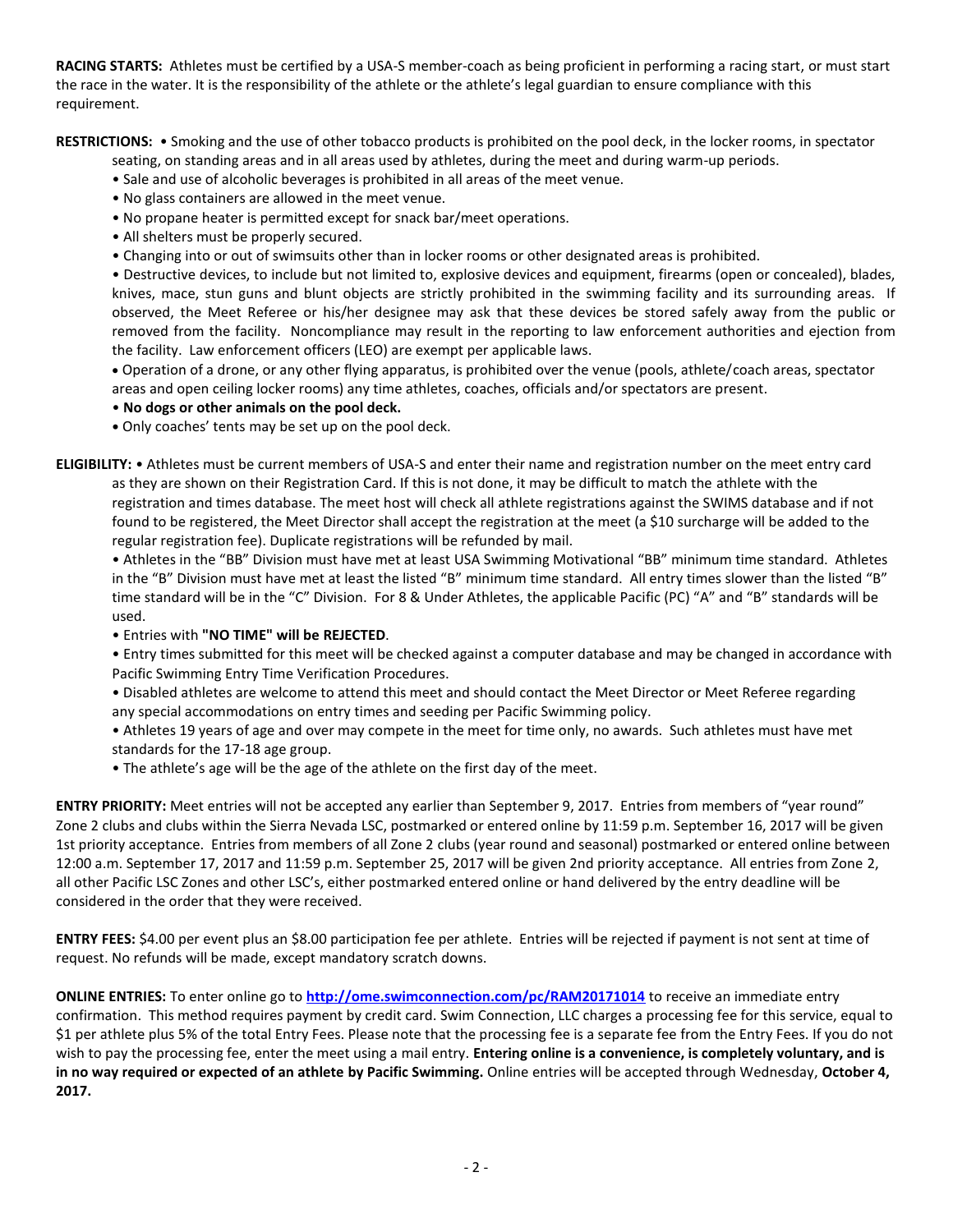**MAILED OR HAND DELIVERED ENTRIES**: Entries must be on the attached consolidated entry form. Forms must be filled out completely and printed clearly with athlete's best time. Entries must be postmarked by midnight, Monday, **October 2, 2017** or hand delivered by 6:30 p.m. Wednesday, **October 4, 2017**. No late entries will be accepted. Requests for confirmation of receipt of entries should include a self-addressed envelope.

#### **Make check payable to**: **STOCKTON SWM CLUB**

| <b>Mail entries to: SARAH DROUIN</b> | <b>Hand deliver entries to: SARAH DROUIN</b> |                           |
|--------------------------------------|----------------------------------------------|---------------------------|
| <b>3651 N. MERRIMAC CIRCLE</b>       |                                              | 3651 N. MERRIMAC CIRCLE   |
| STOCKTON. CA 95219                   |                                              | <b>STOCKTON. CA 95219</b> |

**CHECK-IN:** The meet will be deck seeded. Athletes must check-in at the Clerk-of-Course. No event shall be closed more than 30 minutes before the scheduled start of the session. Close of check-in for all individual events shall be no more than 60 minutes before the estimated time of the start of the first heat of the event. Athletes who do not check in will not be seeded and will not be allowed to compete in that event.

**SCRATCHES:** Any athletes not reporting for or competing in an individual timed final event that they have checked in for shall not be penalized.

**AWARDS:** First through eighth places in each division (C, B & BB) will be awarded for the 9-10, 11-12, 13-14, 15-18 age groups. First through eighth place in each division (PC-C, PC-B, and PC-A) will be awarded for the 8 & Under age group. All athletes achieving an A time for the first time will be awarded a standard A medal, regardless of place achieved in the event. No awards will be given for athletes 19 years of age and older. Note: Individual awards must be picked up at the meet. We will not mail or distribute awards after the meet.

**ADMISSION:** Free. A '2 DAY' meet program will be available for a reasonable fee.

**SNACK BAR & HOSPITALITY:** A snack bar will be available throughout the competition. Coaches and working deck officials will be provided lunch. Hospitality will serve refreshments to timers and volunteers.

**MISCELLANEOUS:** No overnight parking is allowed. Facilities will not be provided after meet hours. **Neither Stockton Swim Club, nor St. Mary's High School is responsible for items that are lost or stolen.** 

### **MINIMUM OFFICIALS:**

| Club athlete entered in session | <b>Trained and carded officials REQUIRED</b> |
|---------------------------------|----------------------------------------------|
| $1 - 10$                        |                                              |
| $11 - 25$                       |                                              |
| $26 - 50$                       |                                              |
| 51-75                           |                                              |
| 76-100                          |                                              |
| 100 or more                     |                                              |

|                   | <b>SATURDAY</b>       |          |          | <b>SUNDAY</b> |          |              |              |  |  |
|-------------------|-----------------------|----------|----------|---------------|----------|--------------|--------------|--|--|
| <b>8 &amp; UN</b> | $11 - 12$<br>$9 - 10$ |          | 13-18    | 8 & UN        | $9 - 10$ | $11 - 12$    | $13 - 18$    |  |  |
|                   | 200 FR                | 200 FR   | 200 FR   | 25 BK         | 100 BK   | 100 BK       | 200 BK       |  |  |
| 50 BK             | 50 BK                 | 50 BK    | 100 BK   |               | 50 FL    | 50 FL        | 100 FL       |  |  |
| 25 FL             | 100 FL                | 100 FL   | 200 FL   | 25 FR         | 200 IM   | 400 IM       | 400 IM       |  |  |
| 25 BR             | 50 BR                 | 200 BR   | 200 BR   | 50 BR         | 100 BR   | 100 BR       | 100 BR       |  |  |
| 100 FR            | <b>100 FR</b>         | 100 FR   | 100 FR   | <b>50 FR</b>  | 50 FR    | <b>50 FR</b> | <b>50 FR</b> |  |  |
|                   |                       | 1000 FR* | 1000 FR* |               |          | 1000 FR*     | 1000 FR*     |  |  |
|                   |                       | (boys)   | (boys)   |               |          | (girls)      | (girls)      |  |  |

#### **EVENT SUMMARY**

**\*Athletes entered in 1000 Free must have an 11/12 B Time and provide their own timers and lap counters.**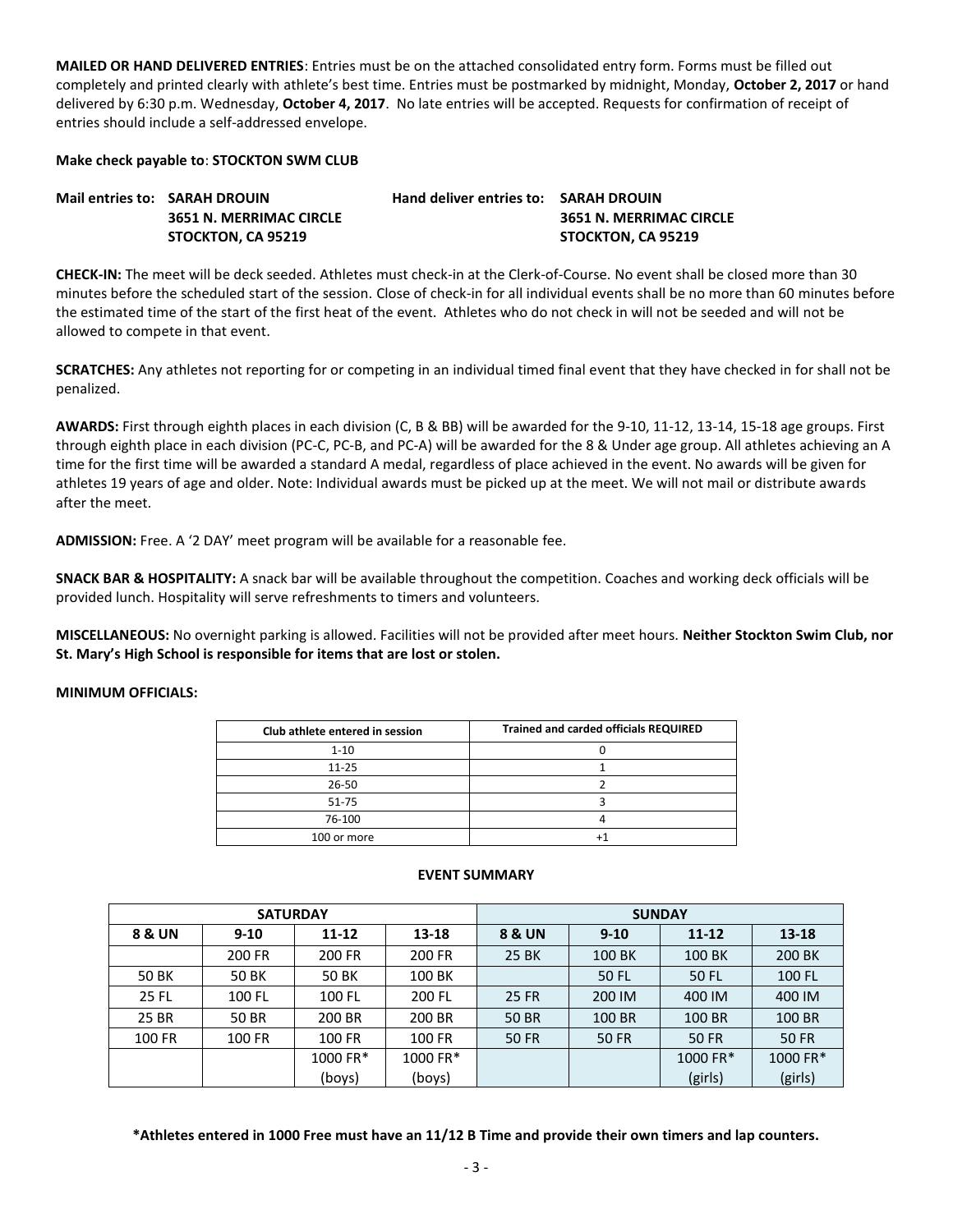|                | <b>SATURDAY, OCTOBER 14</b> |                |               | <b>SATURDAY, OCTOBER 15</b> |  |  |
|----------------|-----------------------------|----------------|---------------|-----------------------------|--|--|
| <b>EVENT#</b>  | <b>EVENT</b>                | <b>EVENT#</b>  | <b>EVENT#</b> | <b>EVENT</b>                |  |  |
| $\mathbf{1}$   | 13-18 200 Free              | $\overline{2}$ | 41            | 13-18 200 Back              |  |  |
| 3              | 11-12 200 Free              | 4              | 43            | 11-12 100 Back              |  |  |
| 5              | 9-10 200 Free               | 6              | 45            | 9-10 100 Back               |  |  |
| $\overline{7}$ | 13-18 100 Back              | 8              | 47            | 8-UN 25 Back                |  |  |
| 9              | 11-12 50 Back               | 10             | 49            | 13-18 100 Fly               |  |  |
| 11             | 9-10 50 Back                | 12             | 51            | 11-12 50 Fly                |  |  |
| 13             | 8-UN 50 Back                | 14             | 53            | 9-10 50 Fly                 |  |  |
| 15             | 13-18 200 Fly               | 16             | 55            | 13-18 400 I.M.              |  |  |
| 17             | 11-12 100 Fly               | 18             | 57            | 11-12 400 I.M.              |  |  |
| 19             | 9-10 100 Fly                | 20             | 59            | 9-10 200 I.M.               |  |  |
| 21             | 8-UN 25 Fly                 | 22             | 61            | 8-UN 25 Free                |  |  |
| 23             | 13-18 200 Breast            | 24             | 63            | 13-18 100 Breast            |  |  |
| 25             | 11-12 200 Breast            | 26             | 65            | 11-12 100 Breast            |  |  |
| 27             | 9-10 50 Breast              | 28             | 67            | 9-10 100 Breast             |  |  |
| 29             | 8-UN 25 Breast              | 30             | 69            | 8-UN 50 Breast              |  |  |
| 31             | 13-18 100 Free              | 32             | 71            | 13-18 50 Free               |  |  |
| 33             | 11-12 100 Free              | 34             | 73            | 11-12 50 Free               |  |  |
| 35             | 9-10 100 Free               | 36             | 75            | 9-10 50 Free                |  |  |
| 37             | 8-UN 100 Free               | 38             | 77            | 8-UN 50 Free                |  |  |
|                | <b>OPEN 1000 Free*</b>      | 40             | 79            | <b>OPEN 1000 Free*</b>      |  |  |

| <b>SATURDAY, OCTOBER 14</b> |                  |                |
|-----------------------------|------------------|----------------|
| <b>EVENT#</b>               | <b>EVENT</b>     | <b>EVENT#</b>  |
| $\mathbf{1}$                | 13-18 200 Free   | $\overline{2}$ |
| 3                           | 11-12 200 Free   | 4              |
| 5                           | 9-10 200 Free    | 6              |
| $\overline{7}$              | 13-18 100 Back   | 8              |
| 9                           | 11-12 50 Back    | 10             |
| 11                          | 9-10 50 Back     | 12             |
| 13                          | 8-UN 50 Back     | 14             |
| 15                          | 13-18 200 Fly    | 16             |
| 17                          | 11-12 100 Fly    | 18             |
| 19                          | 9-10 100 Fly     | 20             |
| 21                          | 8-UN 25 Fly      | 22             |
| 23                          | 13-18 200 Breast | 24             |
| 25                          | 11-12 200 Breast | 26             |
| 27                          | 9-10 50 Breast   | 28             |
| 29                          | 8-UN 25 Breast   | 30             |
| 31                          | 13-18 100 Free   | 32             |
| 33                          | 11-12 100 Free   | 34             |
| 35                          | 9-10 100 Free    | 36             |
| 37                          | 8-UN 100 Free    | 38             |
|                             | OPEN 1000 Free*  | 40             |

# **\*Athletes entered in 1000 Free must have an 11/12 B Time and provide their own timers and lap counters.**

Use the following URL to find the time standards: <http://www.pacswim.org/swim-meet-times/standards>